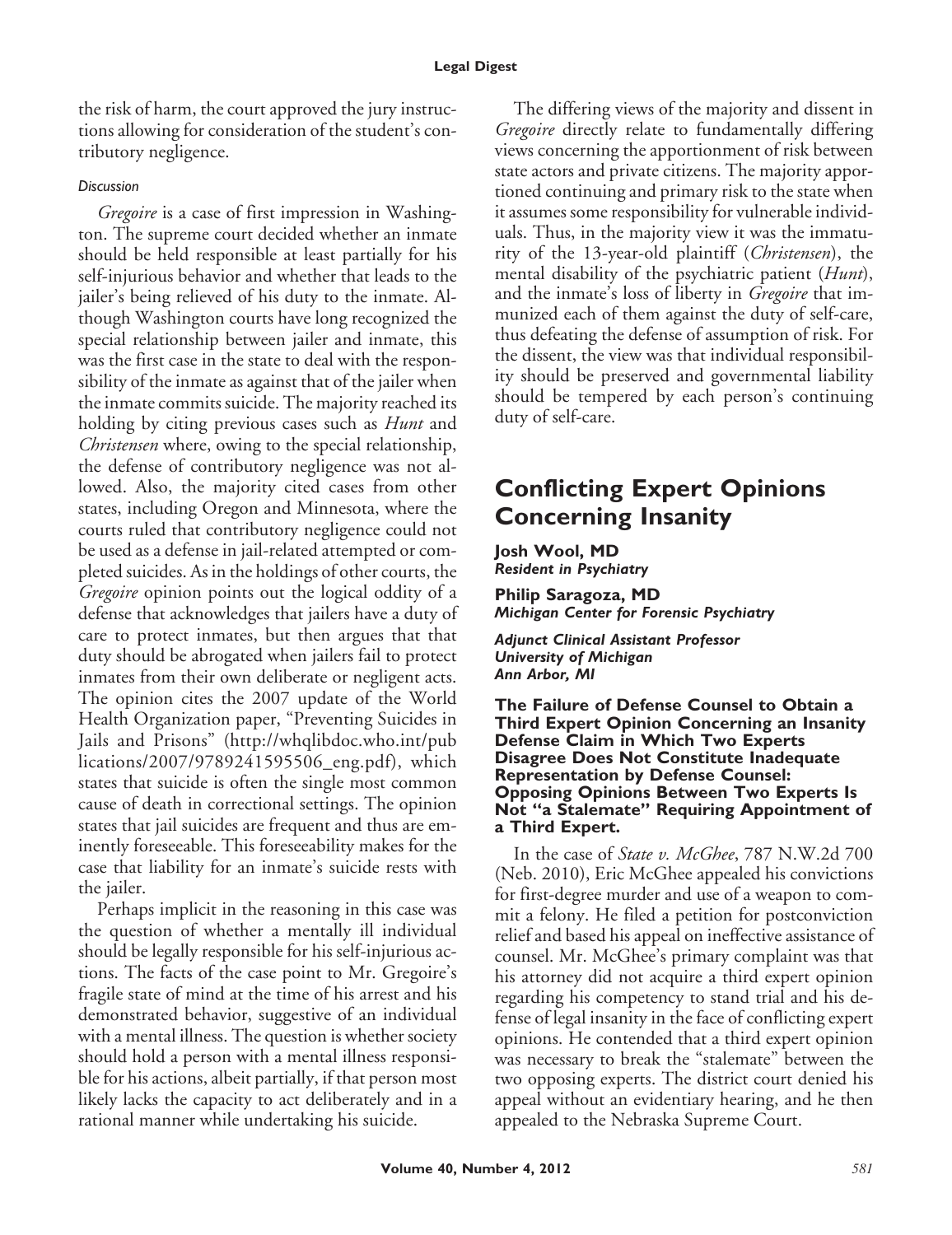## *Facts of the Case*

On January 30, 2003, Eric McGhee shot his friend Ezra Lowry to death. Mr. McGhee, Mr. Lowry, and their friends had been partying at Mr. McGhee's home. Mr. McGhee, who had a history of smoking marijuana laced with PCP, was reported by witnesses to display odd behavior during the course of the evening, including pacing and making statements implying that he was God. He later shot Mr. Lowry to death and told Mr. Lowry's girlfriend, Nadeena Washington, that he had "saved" her. Mr. McGhee then took her and her 4-year-old son to his aunt's home, commenting en route that Mr. Lowry had been "bad" and "not pure." His comments to Ms. Washington suggested that he believed he had fathered her son, although she testified that they had never had a physical relationship.

Mr. McGhee was initially found incompetent to stand trial and was committed to the Lincoln Regional Center for restoration-to-competency treatment. Two years later, he was found to have been restored to competency and proceeded to trial. He then offered the defense of not responsible by reason of insanity. Two experts testified at the trial. The state's witness was Dr. Louis Martin, who had been Mr. McGhee's treating psychiatrist at the Lincoln Regional Center. Dr. Martin testified that, although Mr. McGhee was mentally ill at the time of the offense, he still could discern right from wrong. Dr. Martin's opinion focused on conduct by Mr. McGhee that suggested that he knew the legal wrongfulness of his actions, including isolating himself and the victim at the time of the shooting, playing music very loudly just before the shooting, and disabling the phones in his home so that no one could call the police. Mr. McGhee's expert, Dr. Bruce Gutnik, testified that Mr. McGhee had paranoid schizophrenia and possible dementia and abused alcohol and cannabis. Dr. Gutnik testified that the defendant could not determine right from wrong at the time he shot Mr. Lowry and that Mr. McGhee believed that he had acted in self-defense and had done a "good deed and expected people to pat him on the back and say way to go" (*State v. McGhee*, 742 N.W.2d 497, p 505 (Neb. 2007)).

A jury convicted Mr. McGhee and sentenced him to life imprisonment for murder and 5 to 10 years' imprisonment for the weapons charge. He filed unsuccessful direct appeals to the trial court and then to the Nebraska Supreme Court (*McGhee*, 742 Neb. 742 N.W.2d 497 (2007)). On the direct appeal, the Nebraska Supreme Court ruled that the expert testimony in Mr. McGhee's trial had been "sufficient admissible evidence" for the jury to reach their conclusions. He then filed in district court for postconviction relief, claiming ineffective assistance of counsel. The district court denied his appeal for postconviction relief without holding an evidentiary hearing. He appealed the district court's denial of his petition to the Nebraska Supreme Court, which in the instant opinion, affirmed the district court's dismissal of the his motion for postconviction relief.

## *Ruling and Reasoning*

In its opinion, the Nebraska Supreme Court noted that for a motion to be granted for an evidentiary hearing for postconviction relief, it must contain factual allegations which, if proved, constitute an infringement on the movant's constitutional rights. In the case of Mr. McGhee's motion, he made no specific allegations regarding the testimony that would have been given by a third expert witness. In fact, he did not identify another expert who would have testified, nor did he offer any evidence that such testimony would have by reasonable probability led to different determinations about his competency or sanity.

The court pointed out that the trier-of-fact determines the weight and credibility of an expert's opinion and furthermore that the trier-of-fact is not bound to accept the opinion of an expert. Therefore, the court reasoned that, even if a third expert had testified in Mr. McGhee's case, there was no assurance that the judge or jury would have been persuaded by that witness's opinion and broken the "stalemate." Indeed, the court dismissed his claim that two differing expert opinions constituted a "stalemate" Instead, the court said:

He alleges only that if another expert had been consulted, his or her opinions would have served to "break and mitigate the stalemate between Dr. Gutnik and Dr. Martin." Both McGhee's premise and his conclusion are incorrect. There was no "stalemate," only conflicting expert testimony on disputed issues. And even if a second expert had testified in support of McGhee's position, it does not follow that the competency and sanity determinations would necessarily or even probably have been different. The weight and credibility of an expert's testimony are a question for the trier of fact, and triers of fact are not required to take opinions of experts as binding upon them [*McGhee*, 787 N.W.2d, p 705].

A claim of ineffective assistance of counsel requires the defendant to demonstrate that his counsel's per-